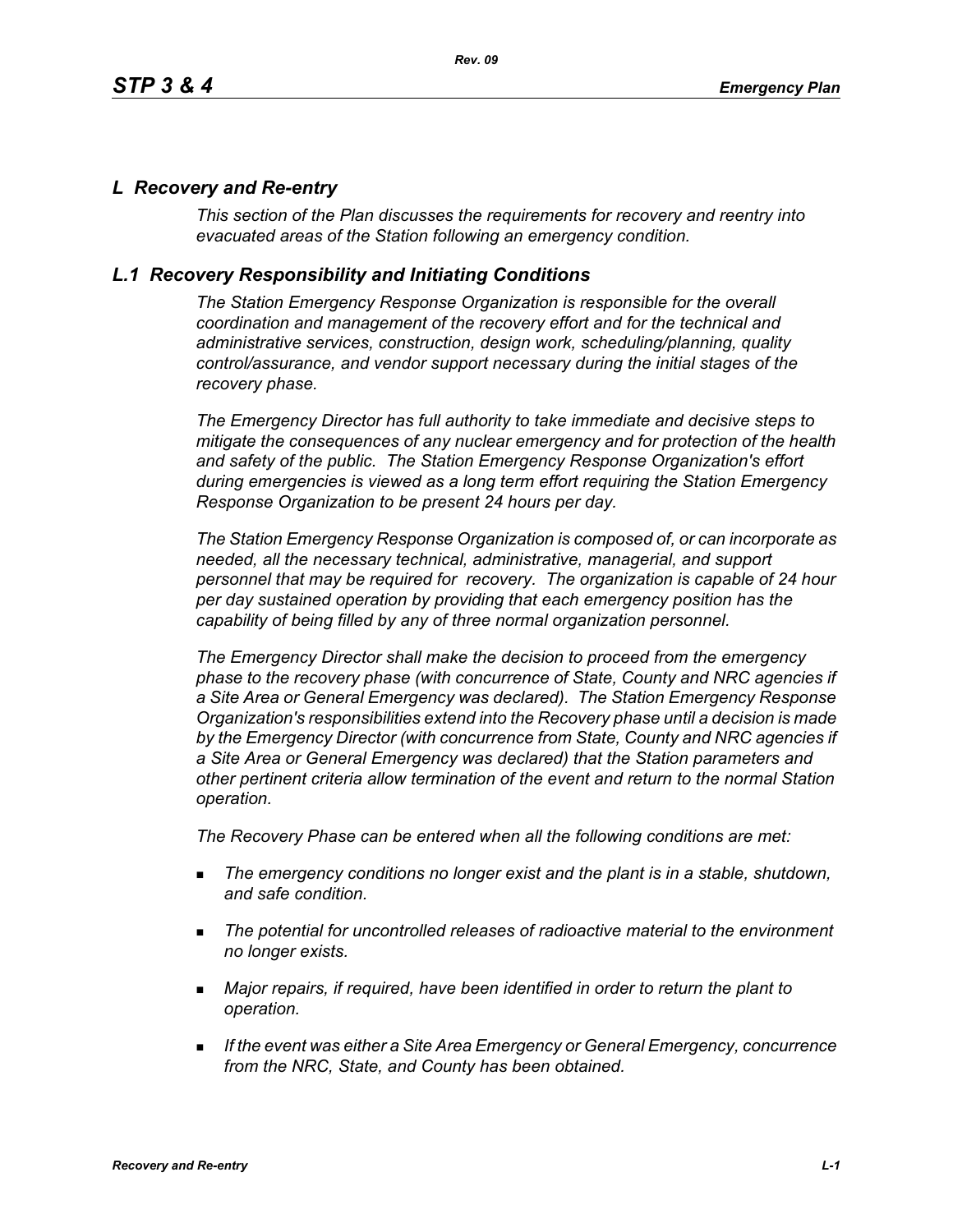# *L.2 Recovery Conduct*

*Accounting for the particular situation, the Recovery phase will be conducted to restore the Station to normal operating conditions. Some emergency classifications (i.e., Unusual Event, Alert) may require only brief or no recovery actions where more severe classifications (i.e., Site Area Emergency, General Emergency) may necessitate complex recovery actions.*

# *L.3 Recovery Phase*

*In general, the Recovery phase will consist of:*

- *Logical evaluation of the cause and effect of the emergency;*
- *Planning necessary activities to place the Station in a configuration ready for restart;*
- *Analysis of the exposures to Station personnel;*
- *Analysis of effluent, and environmental data to quantify offsite consequences, if any;*
- *Assembly of the Recovery Organization needed to expediently implement recovery; and,*
- *Implementation of radiological controls for reentry into affected areas by posting radiation, contamination, and airborne radioactive material warning signs and entry requirements and stay times based on current surveys.*

# *L.4 Recovery ALARA Philosophy*

*During Recovery, actions will be taken to maintain the Station exposures As Low As Reasonably Achievable (ALARA) in keeping with current management philosophy. Access to affected areas will be in accordance with Title 10 Code of Federal Regulations Part 20 and Environmental Protection Agency 400-R-92-001, Manual of Protective Action Guides and Protective Actions For Nuclear Incidents. All emergency worker exposures will be completely documented. Controlled areas will be posted with contamination, radiation and airborne levels based on current surveys. Stay times will be calculated for each unknown or high radiation area. Offsite population dose will be calculated by processing thermoluminescent dosimeters located in the Station 10-mile Emergency Planning Zone and using radiological dose assessment/projection models in accordance with procedure 0ERP01-ZV-TP01, Offsite Dose Calculations.*

# *L.5 Recovery Initiation*

*Decisions to relax protective actions for the public will be made by the appropriate State authorities. The Emergency Director will notify the State Disaster District Sub-2C in Pierce or the State Operations Center in Austin, Matagorda County Emergency Management, and the Nuclear Regulatory Commission when the Station is returned to a safe condition and request that recovery actions be initiated as necessary.*